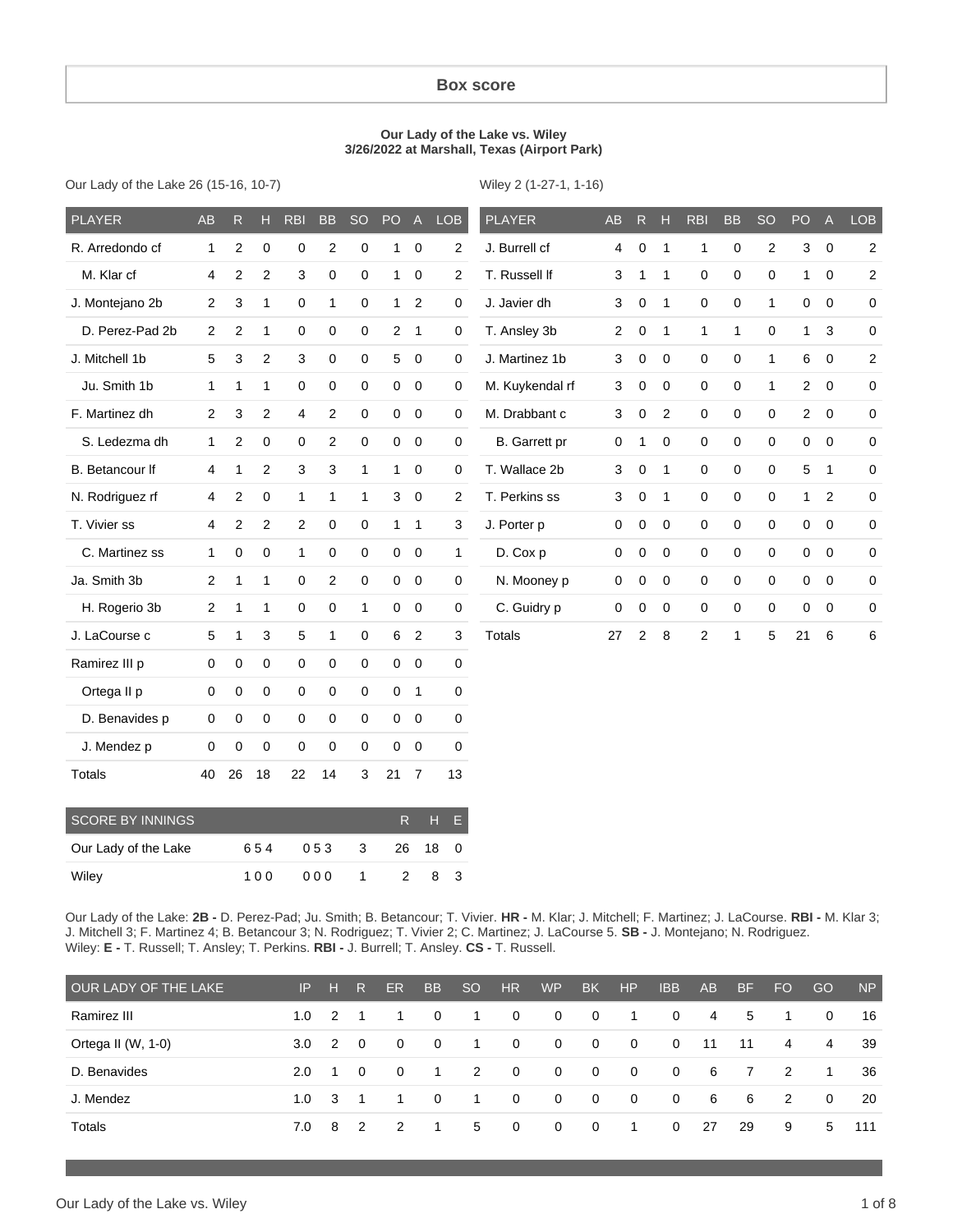| <b>WILEY</b>       | IP  | H  | R.   | ER | <b>BB</b>      | SO             | HR.            | <b>WP</b>      | <b>BK</b>      | H <sub>P</sub> | <b>IBB</b>  | AB      | <b>BF</b> | FO | GO           | <b>NP</b> |
|--------------------|-----|----|------|----|----------------|----------------|----------------|----------------|----------------|----------------|-------------|---------|-----------|----|--------------|-----------|
| J. Porter (L, 0-6) | 2.0 | 6  | - 11 | 7  | 6              | $\overline{1}$ | $\overline{1}$ | $\overline{1}$ | $\mathbf{0}$   | $\overline{1}$ | $\mathbf 0$ | $12 \,$ | 19        | 2  | 2            | 82        |
| D. Cox             | 2.0 | 4  | 4    | 4  | -3             | - 1            | $\mathbf{0}$   | $\overline{0}$ | $\mathbf{0}$   | $\mathbf{1}$   | 0           | 11      | 15        | 5  | -1           | 64        |
| N. Mooney          | 1.0 | 4  | 5    | 5  | - 3            | $\overline{1}$ | 2              | $\overline{0}$ | $\overline{0}$ | -1             | $\mathbf 0$ | 7       | 11        | 2  | $\mathbf{0}$ | 46        |
| C. Guidry          | 2.0 | 4  | 6    | 5  | $\overline{2}$ | $\overline{0}$ | $\overline{1}$ | $\overline{0}$ | $\overline{0}$ | 3              | $\mathbf 0$ | 10      | 15        | 3  | 2            | 44        |
| Totals             | 7.0 | 18 | 26   | 21 | 14             | $\mathbf{3}$   | 4              | $\overline{1}$ | $\mathbf{0}$   | 6              | 0           | 40      | 60        | 12 | 5            | 236       |

Our Lady of the Lake: **Batters Faced -** Ramirez III 5; Ortega II 11; D. Benavides 7; J. Mendez 6. **HBP -** Ramirez III. Wiley: **Batters Faced -** J. Porter 19; D. Cox 15; N. Mooney 11; C. Guidry 15. **HBP -** J. Porter; D. Cox; N. Mooney; C. Guidry 3.

**Start:** 12:00 PM **Duration:** 2:45 **Attendance:** 0

Weather: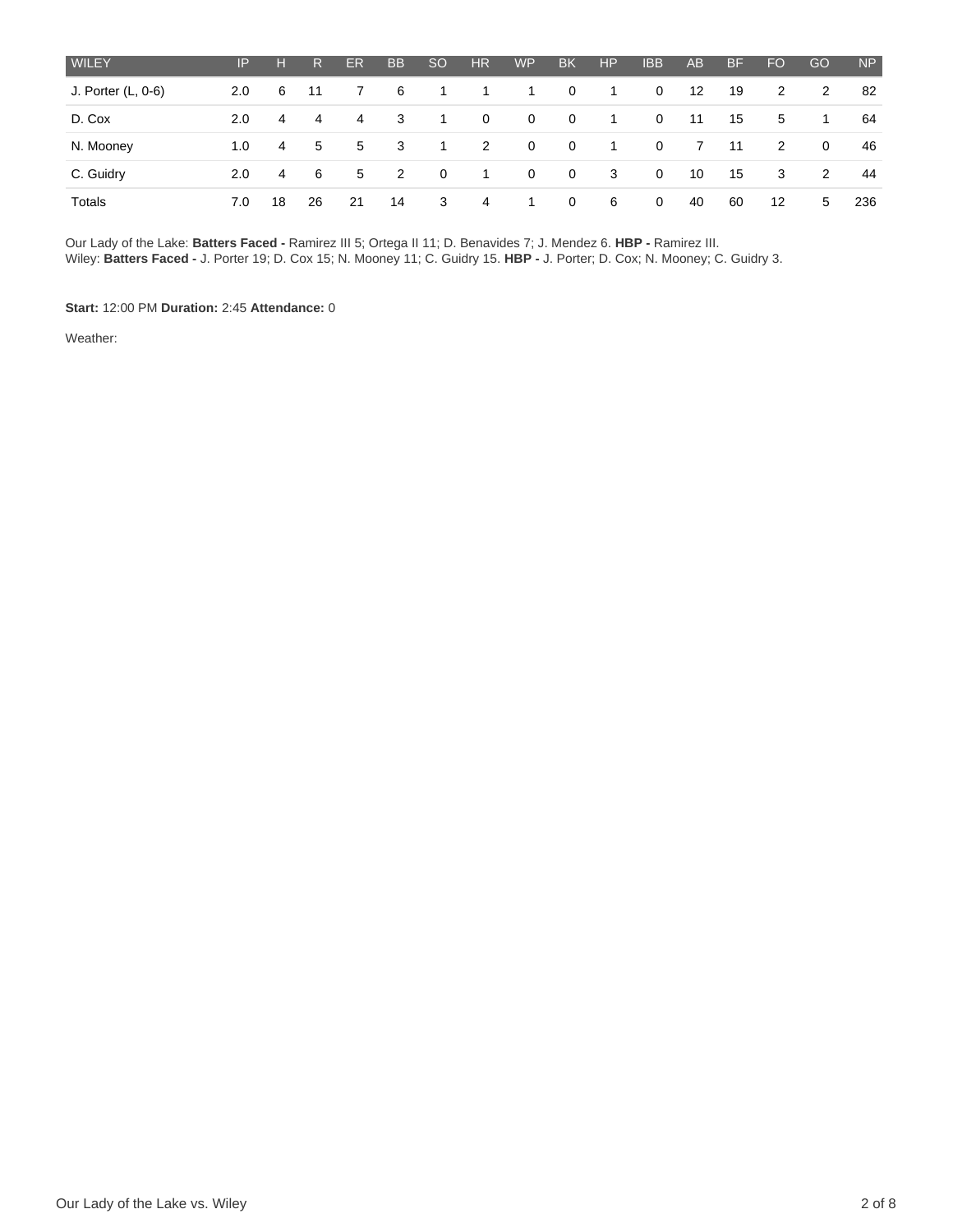# **Scoring Summary**

| <b>INNINGS</b>                          | <b>PLAY</b>                                                                                                                                         | $V - H$  |
|-----------------------------------------|-----------------------------------------------------------------------------------------------------------------------------------------------------|----------|
| Our Lady Of The Lake<br>1st             | J. Mitchell singled to left field, RBI; J. Montejano advanced to second; R. Arredondo scored.                                                       | $1 - 0$  |
| Our Lady Of The Lake<br>1st             | F. Martinez advanced to second; J. Mitchell advanced to third; J. Montejano scored on a passed ball.                                                | $2 - 0$  |
| Our Lady Of The Lake<br>1st             | T. Vivier singled to left field, 2 RBI; N. Rodriguez advanced to second; F. Martinez scored; J. Mitchell scored.                                    | 4 - 0    |
| Our Lady Of The Lake<br>1st             | Ja. Smith grounded out to ss; T. Vivier scored, unearned; N. Rodriguez scored, unearned.                                                            | $6 - 0$  |
| Wiley<br>1st                            | T. Ansley singled to right field, advanced to second on the throw, RBI; T. Russell scored.                                                          | $6 - 1$  |
| Our Lady Of The Lake<br>2nd             | F. Martinez homered to center field, 4 RBI; J. Mitchell scored, unearned; J. Montejano scored; R. Arredondo scored.                                 | $10 - 1$ |
| Our Lady Of The Lake<br>2 <sub>nd</sub> | J. LaCourse singled to left field, advanced to second on the throw, RBI; Ja. Smith advanced to third; T. Vivier scored,<br>unearned.                | $11 - 1$ |
| Our Lady Of The Lake<br>3rd             | B. Betancour doubled to left field, 2 RBI; F. Martinez scored; J. Montejano scored.                                                                 | $13 - 1$ |
| Our Lady Of The Lake<br>3rd             | J. LaCourse singled to center field, 2 RBI; Ja. Smith advanced to third; N. Rodriguez scored; B. Betancour scored.                                  | $15 - 1$ |
| Our Lady Of The Lake<br>5th             | M. Klar homered to left field, 3 RBI; S. Ledezma scored; Ja. Smith scored.                                                                          | $18 - 1$ |
| Our Lady Of The Lake<br>5th             | J. Mitchell homered to left field, 2 RBI; D. Perez-Pad scored.                                                                                      | $20 - 1$ |
| Our Lady Of The Lake<br>6th             | B. Betancour walked, RBI; S. Ledezma advanced to second; Ju. Smith advanced to third; D. Perez-Pad scored.                                          | $21 - 1$ |
| Our Lady Of The Lake<br>6th             | N. Rodriguez hit by pitch, RBI; B. Betancour advanced to second; S. Ledezma advanced to third; Ju. Smith scored.                                    | $22 - 1$ |
| Our Lady Of The Lake<br>6th             | C. Martinez reached on a fielder's choice, RBI; N. Rodriguez out at second 3b to 2b; B. Betancour out at third 3b<br>unassisted; S. Ledezma scored. | $23 - 1$ |
| Our Lady Of The Lake<br>7th             | J. LaCourse homered to left field, 2 RBI; H. Rogerio scored.                                                                                        | $25 - 1$ |
| Our Lady Of The Lake<br>7th             | S. Ledezma reached first on an error by ss; Ju. Smith advanced to third; M. Klar scored, unearned.                                                  | $26 - 1$ |
| Wiley<br>7th                            | J. Burrell singled to center field, RBI; T. Wallace advanced to second; B. Garrett scored.                                                          | $26 - 2$ |

# **All Plays**

## **Our Lady of the Lake Top of 1st Inning**

#### R. Arredondo walked.

R. Arredondo advanced to second on a wild pitch.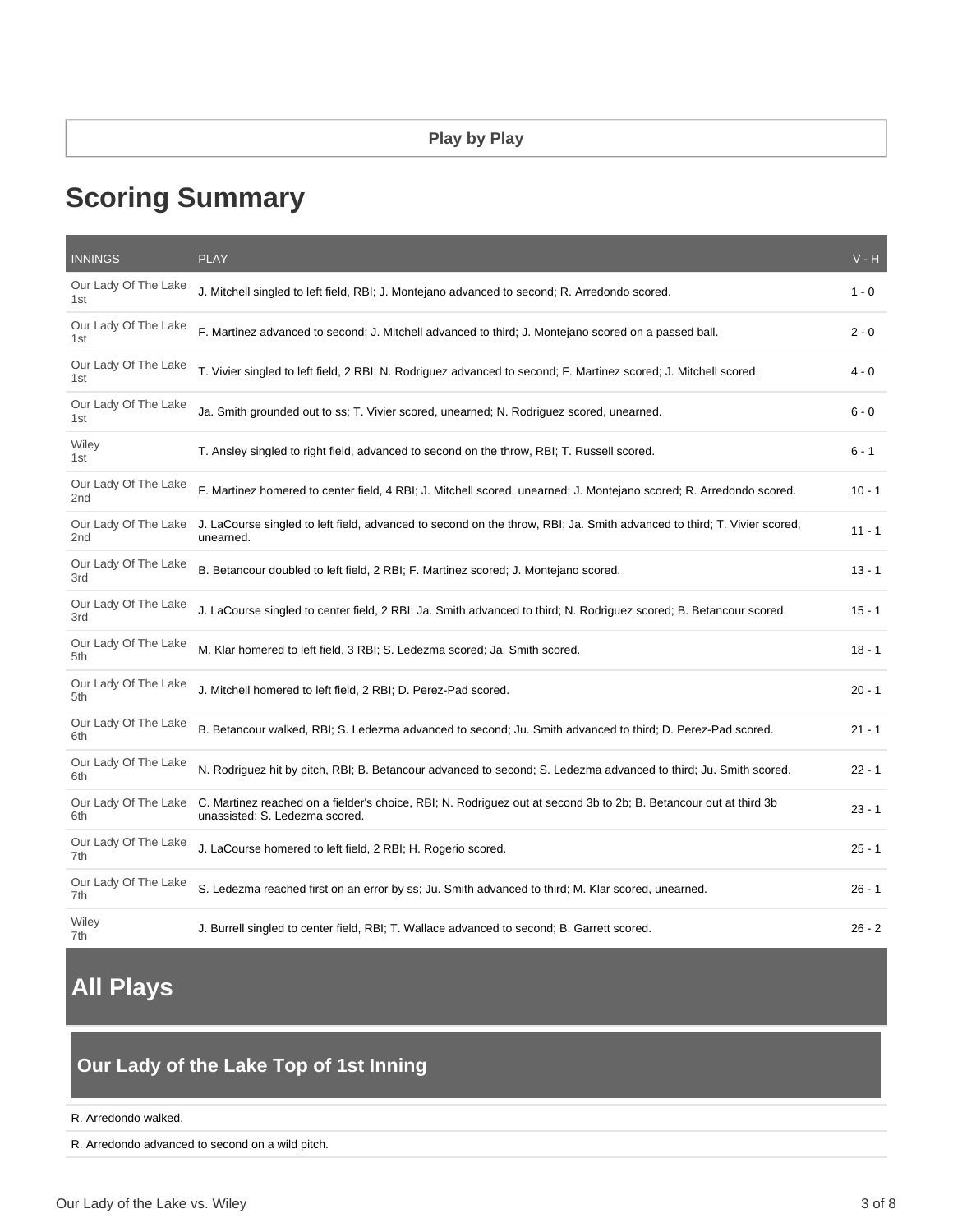J. Montejano walked.

#### **J. Mitchell singled to left field, RBI; J. Montejano advanced to second; R. Arredondo scored.**

F. Martinez walked; J. Mitchell advanced to second; J. Montejano advanced to third.

**F. Martinez advanced to second; J. Mitchell advanced to third; J. Montejano scored on a passed ball.**

B. Betancour struck out swinging. (1 out)

N. Rodriguez walked.

**T. Vivier singled to left field, 2 RBI; N. Rodriguez advanced to second; F. Martinez scored; J. Mitchell scored.**

T. Vivier advanced to second; N. Rodriguez advanced to third on an error by 3b.

**Ja. Smith grounded out to ss; T. Vivier scored, unearned; N. Rodriguez scored, unearned.**

J. LaCourse flied out to rf. (3 out)

**Inning Summary: 6 Runs , 2 Hits , 1 Errors , 0 LOB**

#### **Wiley Bottom of 1st Inning**

J. Burrell struck out swinging. (1 out)

T. Russell hit by pitch.

J. Javier singled to left field; T. Russell advanced to second.

J. Javier out at first c to 1b, picked off. (2 out)

**T. Ansley singled to right field, advanced to second on the throw, RBI; T. Russell scored.**

J. Martinez flied out to rf. (3 out)

**Inning Summary: 1 Runs , 2 Hits , 0 Errors , 1 LOB**

### **Our Lady of the Lake Top of 2nd Inning**

R. Arredondo walked.

J. Montejano hit by pitch; R. Arredondo advanced to second.

J. Mitchell reached first on an error by lf; J. Montejano advanced to second; R. Arredondo advanced to third.

**F. Martinez homered to center field, 4 RBI; J. Mitchell scored, unearned; J. Montejano scored; R. Arredondo scored.**

B. Betancour singled to center field.

N. Rodriguez grounded into double play 3b to 2b to 1b; B. Betancour out on the play. (2 out)

T. Vivier doubled to left field.

Ja. Smith walked.

**J. LaCourse singled to left field, advanced to second on the throw, RBI; Ja. Smith advanced to third; T. Vivier scored, unearned.**

S. Ledezma pinch ran for J. LaCourse.

R. Arredondo flied out to cf. (3 out)

**Inning Summary: 5 Runs , 4 Hits , 1 Errors , 2 LOB**

#### **Wiley Bottom of 2nd Inning**

J. LaCourse to c for S. Ledezma.

Ortega II to p for Ramirez III.

M. Kuykendal grounded out to p. (1 out)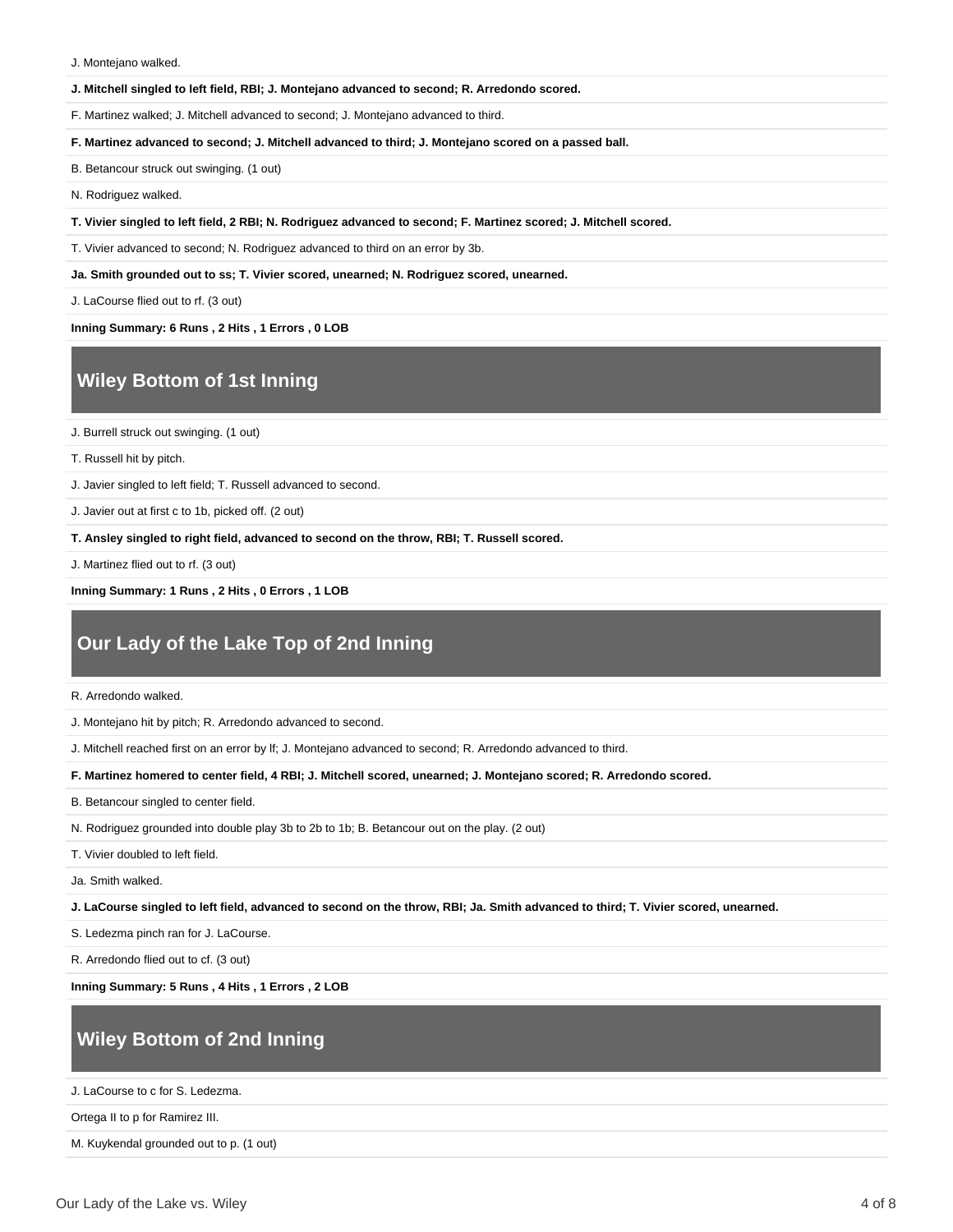- M. Drabbant singled to center field.
- B. Garrett pinch ran for M. Drabbant.
- T. Wallace flied out to cf. (2 out)
- T. Perkins singled to right field; B. Garrett advanced to second.

J. Burrell reached on a fielder's choice; T. Perkins out at second ss to 2b; B. Garrett advanced to third. (3 out)

**Inning Summary: 0 Runs , 2 Hits , 0 Errors , 2 LOB**

### **Our Lady of the Lake Top of 3rd Inning**

- M. Drabbant to c for B. Garrett.
- D. Cox to p for J. Porter.
- J. Montejano singled to left field.
- J. Mitchell flied out to cf. (1 out)
- J. Montejano stole second.
- F. Martinez walked.

**B. Betancour doubled to left field, 2 RBI; F. Martinez scored; J. Montejano scored.**

- B. Betancour advanced to third on a passed ball.
- N. Rodriguez hit by pitch.
- N. Rodriguez stole second.
- T. Vivier popped up to 2b. (2 out)
- Ja. Smith walked.
- **J. LaCourse singled to center field, 2 RBI; Ja. Smith advanced to third; N. Rodriguez scored; B. Betancour scored.**
- M. Klar pinch hit for R. Arredondo.
- S. Ledezma pinch ran for J. LaCourse.
- M. Klar lined out to lf. (3 out)

**Inning Summary: 4 Runs , 3 Hits , 0 Errors , 2 LOB**

#### **Wiley Bottom of 3rd Inning**

M. Klar to cf.

- J. LaCourse to c for S. Ledezma.
- T. Russell flied out to ss. (1 out)
- J. Javier struck out looking. (2 out)
- T. Ansley flied out to rf. (3 out)

**Inning Summary: 0 Runs , 0 Hits , 0 Errors , 0 LOB**

### **Our Lady of the Lake Top of 4th Inning**

- J. Montejano grounded out to ss. (1 out)
- J. Mitchell fouled out to rf. (2 out)
- F. Martinez singled to center field.
- B. Betancour walked; F. Martinez advanced to second.

N. Rodriguez struck out swinging, reached first on a passed ball; B. Betancour advanced to second; F. Martinez advanced to third.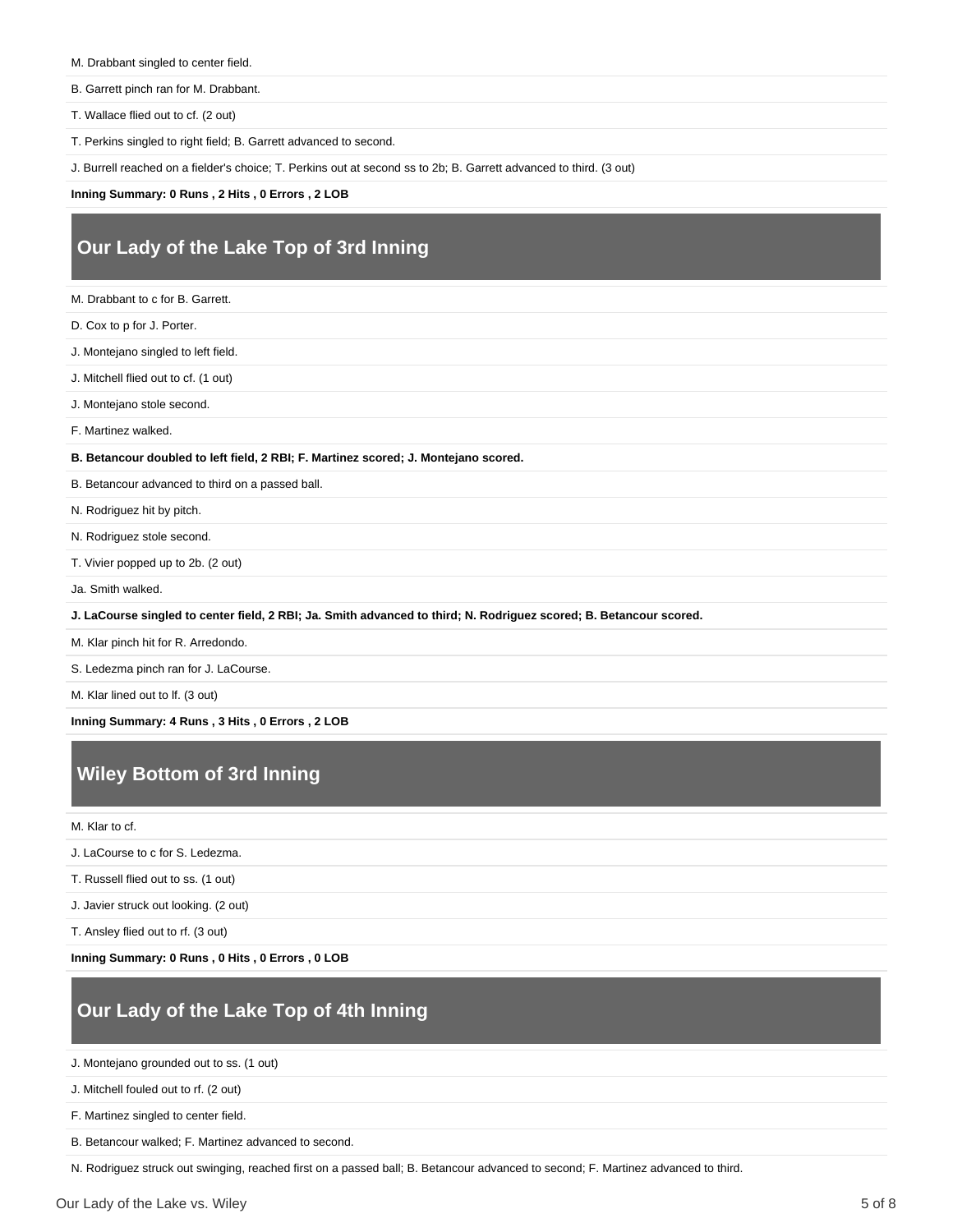#### **Inning Summary: 0 Runs , 1 Hits , 0 Errors , 3 LOB**

### **Wiley Bottom of 4th Inning**

J. Martinez grounded out to 2b. (1 out)

M. Kuykendal flied out to lf. (2 out)

M. Drabbant grounded out to 2b. (3 out)

**Inning Summary: 0 Runs , 0 Hits , 0 Errors , 0 LOB**

### **Our Lady of the Lake Top of 5th Inning**

N. Mooney to p for D. Cox.

Ja. Smith singled to left field.

J. LaCourse walked; Ja. Smith advanced to second.

S. Ledezma pinch ran for J. LaCourse.

**M. Klar homered to left field, 3 RBI; S. Ledezma scored; Ja. Smith scored.**

D. Perez-Pad pinch hit for J. Montejano.

D. Perez-Pad doubled to center field.

**J. Mitchell homered to left field, 2 RBI; D. Perez-Pad scored.**

J. LaCourse to c for S. Ledezma.

S. Ledezma pinch hit for F. Martinez.

S. Ledezma walked.

B. Betancour walked; S. Ledezma advanced to second.

N. Rodriguez fouled out to 1b. (1 out)

C. Martinez pinch hit for T. Vivier.

C. Martinez hit by pitch; B. Betancour advanced to second; S. Ledezma advanced to third.

H. Rogerio pinch hit for Ja. Smith.

H. Rogerio struck out swinging. (2 out)

J. LaCourse popped up to 1b. (3 out)

**Inning Summary: 5 Runs , 4 Hits , 0 Errors , 3 LOB**

## **Wiley Bottom of 5th Inning**

D. Perez-Pad to 2b. C. Martinez to ss. H. Rogerio to 3b. D. Benavides to p for Ortega II. T. Wallace flied out to cf. (1 out) T. Perkins grounded out to 2b. (2 out) J. Burrell struck out swinging. (3 out) **Inning Summary: 0 Runs , 0 Hits , 0 Errors , 0 LOB**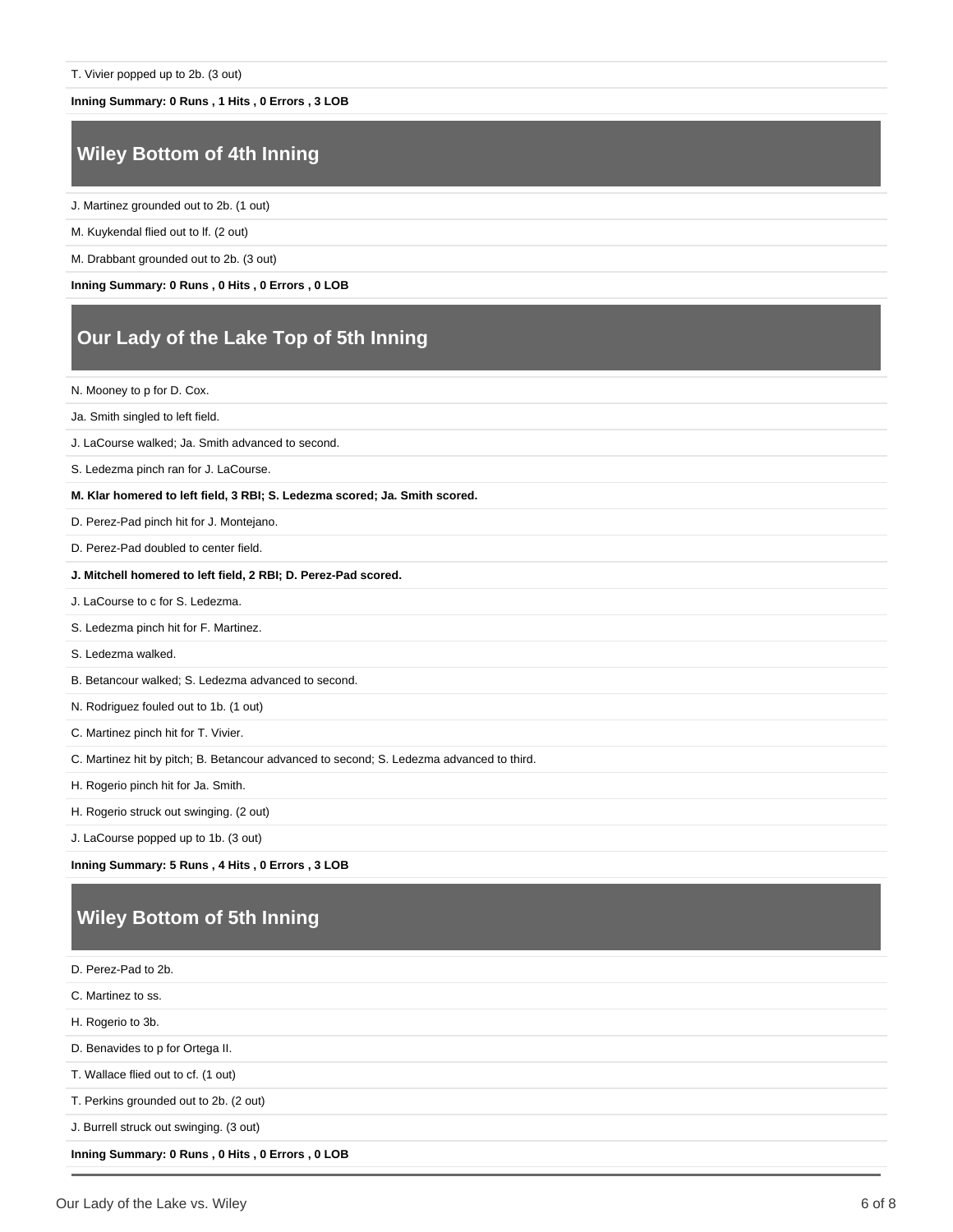#### **Our Lady of the Lake Top of 6th Inning**

C. Guidry to p for N. Mooney.

M. Klar popped up to 2b. (1 out)

D. Perez-Pad hit by pitch.

Ju. Smith pinch hit for J. Mitchell.

Ju. Smith hit by pitch; D. Perez-Pad advanced to second.

S. Ledezma walked; Ju. Smith advanced to second; D. Perez-Pad advanced to third.

**B. Betancour walked, RBI; S. Ledezma advanced to second; Ju. Smith advanced to third; D. Perez-Pad scored.**

**N. Rodriguez hit by pitch, RBI; B. Betancour advanced to second; S. Ledezma advanced to third; Ju. Smith scored.**

**C. Martinez reached on a fielder's choice, RBI; N. Rodriguez out at second 3b to 2b; B. Betancour out at third 3b unassisted; S. Ledezma scored.**

**Inning Summary: 3 Runs , 0 Hits , 0 Errors , 1 LOB**

## **Wiley Bottom of 6th Inning**

Ju. Smith to 1b.

S. Ledezma to dh.

T. Russell singled to shortstop.

J. Javier flied out to rf. (1 out)

- T. Russell out at second c to 2b, caught stealing. (2 out)
- T. Ansley walked.
- J. Martinez struck out swinging. (3 out)

**Inning Summary: 0 Runs , 1 Hits , 0 Errors , 1 LOB**

### **Our Lady of the Lake Top of 7th Inning**

H. Rogerio singled to center field.

#### **J. LaCourse homered to left field, 2 RBI; H. Rogerio scored.**

M. Klar singled to left field.

D. Perez-Pad flied out to cf. (1 out)

Ju. Smith doubled to center field; M. Klar advanced to third.

**S. Ledezma reached first on an error by ss; Ju. Smith advanced to third; M. Klar scored, unearned.**

B. Betancour fouled out to ss. (2 out)

N. Rodriguez grounded out to 3b. (3 out)

**Inning Summary: 3 Runs , 4 Hits , 1 Errors , 2 LOB**

## **Wiley Bottom of 7th Inning**

J. Mendez to p for D. Benavides.

M. Kuykendal struck out swinging. (1 out)

M. Drabbant singled to right field.

B. Garrett pinch ran for M. Drabbant.

Our Lady of the Lake vs. Wiley 7 of 8